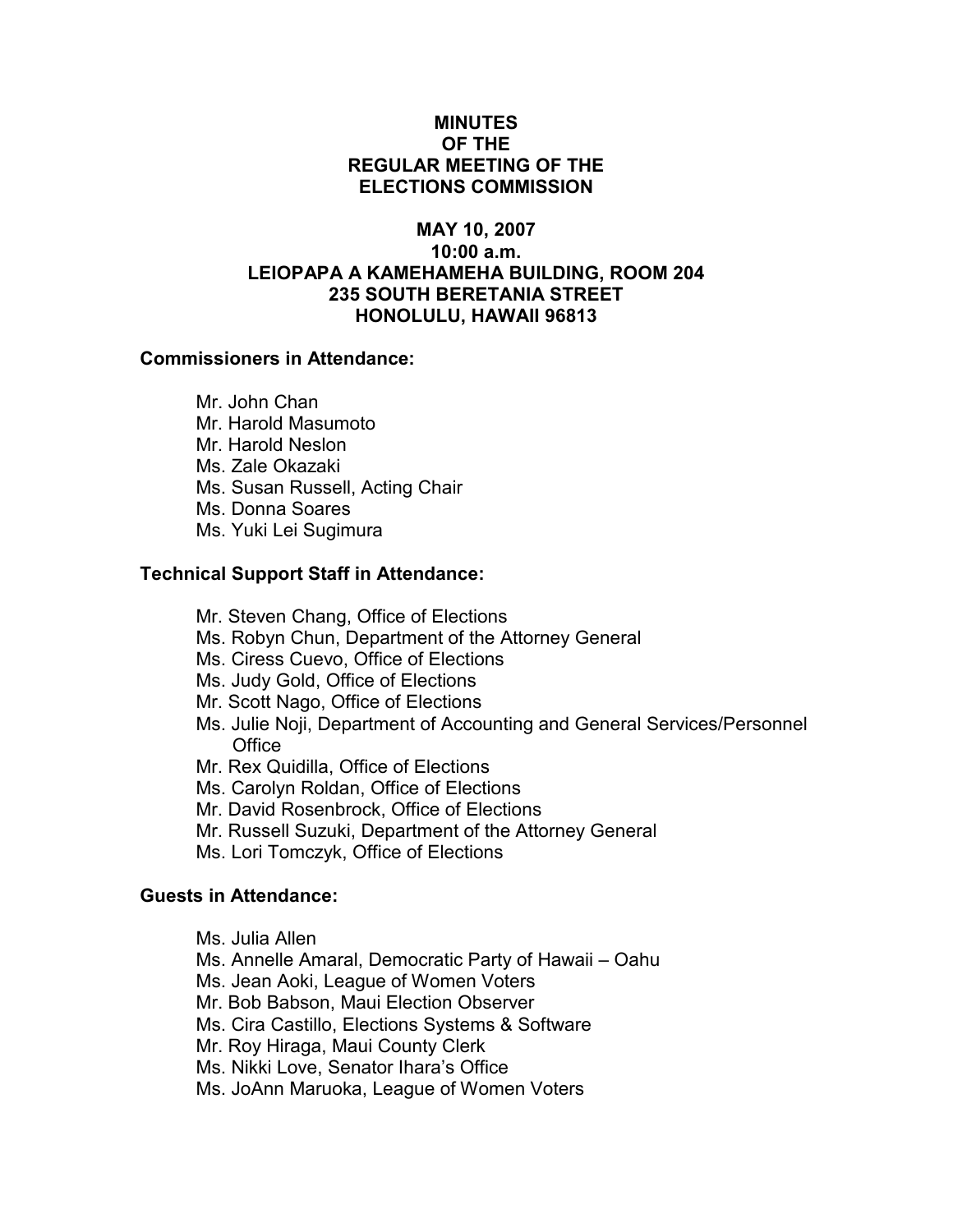- Ms. Suzanne Meisenzahl, League of Women Voters
- Mr. Walter Nakasato, Elections Systems & Software
- Ms. Jacqueline Parnell, League of Women Voters
- Mr. Glen Takahashi, City Clerk's Office
- Mr. Ralph Takazawa, Elections Systems & Software
- Ms. Eliza Talbot, Hawaii Republican Party
- Ms. Malia Zimmerman, Hawaii Reporter

# PROCEEDINGS

I. Call to Order

The meeting was called to order by acting chair, Ms. Susan Russell at 9:59 a.m. on May 10, 2007 at the Leiopapa A Kamehameha Building in room 204.

II. Swearing in of New Commission Member

Chair Russell declared a vacancy of the Commission seat previously held by Mr. Daryl Yamamoto and announced that Ms. Yuki Lei Sugimura of Maui was appointed to fill the seat.

Robyn Chun, Deputy Attorney General swore in Ms. Yuki Lei Sugimura as a Commissioner.

III. Roll and Quorum Determined

Chair Russell declared that the Commission declared that a quorum is present. Mr. Richard Swift was noted absent.

IV. Approval of Minutes of Meeting of March 1, 2007

Ms. Donna Soares moved to approve the minutes of the meeting of March 1, 2007. Mr. John Chan seconded, and the motion carried unanimously.

V. Public Testimony: Any member of the public may present testimony on any agenda item at this time

Mr. Bob Babson, Maui Election Official Observer, provided written and oral testimony regarding his concerns about the 2006 Primary and General Elections. Mr. Babson also shared his recommendations for the upcoming 2008 elections.

Ms. Annelle Amaral, Chair of the O'ahu County Committee, Democratic Party of Hawaii, provided oral testimony to express the following: the need to select the ninth member of the Commission, to acquire a election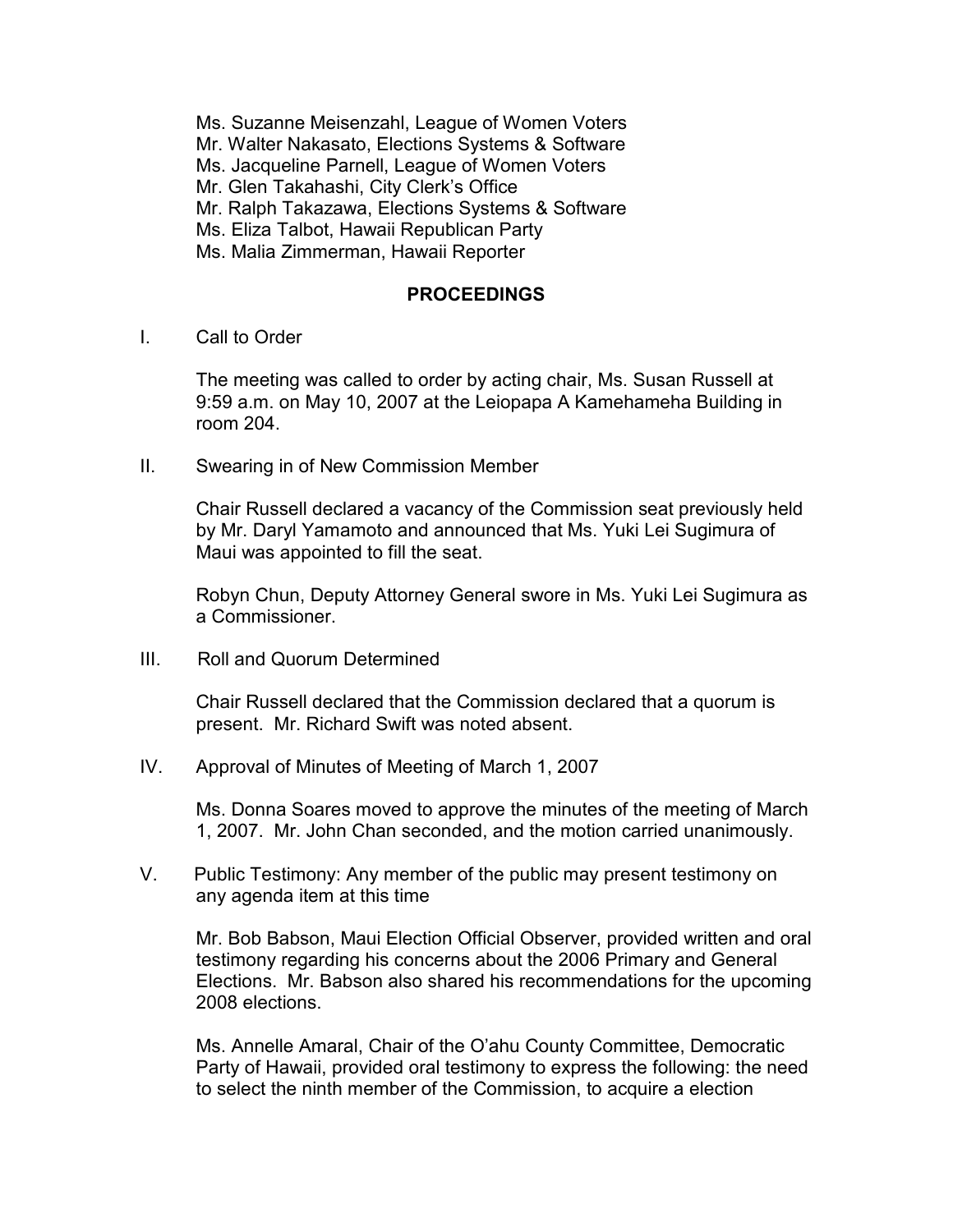system that is voter verifiable and accountable, and to conduct an adequate and transparent search for the Chief Election Officer.

VI. Report from the Fact Finding Committee: Commissioner Okazaki Report on Chief Election Officer Recruitment Process

 Ms. Okazaki referred to the amended position description for the Chief Election Officer and opened discussion to the Commission.

The Commission discussed the position description for the Chief Election Officer. Ms. Donna Soares recommended that item "h" under section IV be amended to replace the "ability to drive a motorized vehicle" with the "ability to travel within the State of Hawaii." Ms. Soares also recommended that all percentages be removed from the position description. This suggestion would allow the Commission flexibility to evaluate and weight their scores. The Commission voted unanimously to adopt these amendments to the position description.

Chair Russell inquired what the next step would be to advertise the position. Ms. Julie Noji, Department of Accounting and General Services (DAGS) noted that the Department of Human Resources Development (DHRD) can develop the advertisement for the position for placement both locally and nationally. Ms. Zale Okazaki asked Ms. Noji to contact DHRD to move forward with advertising the position.

Mr. Nelson moved to send the position description to DAGS Personnel for advertising. Ms. Soares seconded, and the motion carried unanimously.

VII. Hearing Update on Administrative Rules: Commissioner Nelson Report on Adoption of rules

 Mr. Nelson noted receipt of the draft rules signed by Governor Lingle and requested that additional copies of the rules to be available at all public hearing locations on May 31, 2007.

 Mr. Russell Suzuki, Deputy Attorney General advised that the amendments be read aloud. Mr. Nelson responded that he will read the amendments as Hearing Officer.

Chair Russell inquired about Ms. Soares' recommendation of the 90 days period for a complaint to be submitted. Ms. Soares also inquired whether the hearing was the appropriate time to address her recommendation. Mr. Suzuki noted that the hearing is the appropriate time to read the amendments, so that it is open for public comment.

VIII. Legislative Report: Bills re: Elections, Election Office and Commission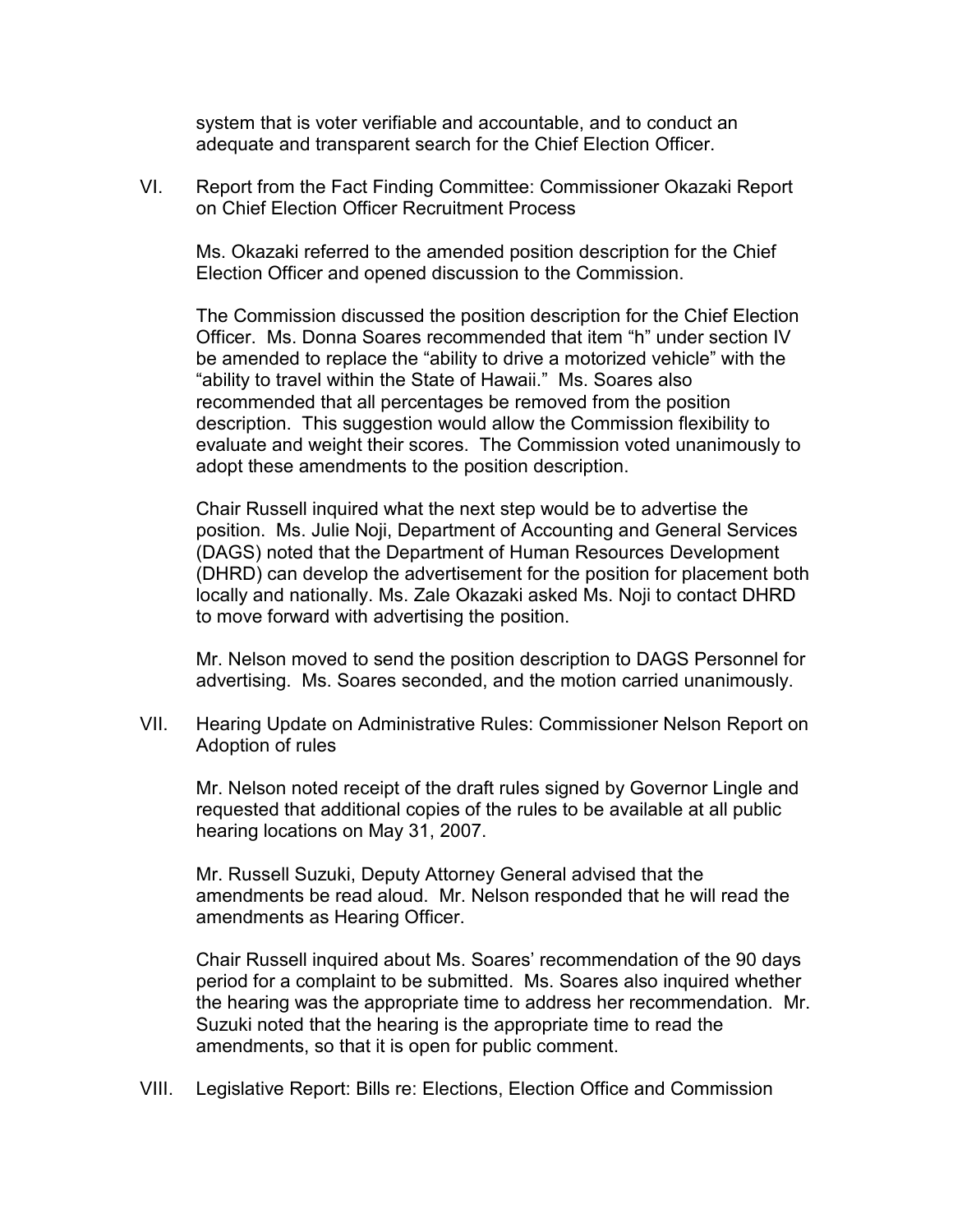Mr. Rex Quidilla, Interim Chief Election Officer provided the Commission with the legislative report. Mr. Quidilla noted that bills relating to permanent absentee voting and same day voter registration stalled in conference committee. All Office of Elections items requested in the administration budget were passed out in the final version of the budget.

IX. Report on Acquisition of Voting System

 Mr. Scott Nago, Counting Center Operations Coordinator provided the Commission with the report and timeline on the acquisition of a voting system for the State of Hawaii. The presentation provided an overview of the State's past and present voting systems, as well as a review of the voting systems certified by the National Association of State Election Directors (NASED).

 Mr. Quidilla emphasized the need and importance of acquiring a system in a timely manner in order to provide adequate time to install the new voting system for the 2008 elections.

X. Executive Session: Commission's authority relating to election challenges and ballot security. The Commission anticipates convening an executive session to consult with its attorney concerning the Commissions powers, duties, privileges, immunities, and liabilities pursuant to Haw. Rev. Stat. § 92-5(a)(4), relating to election challenges and security.

 Chair Russell moved for the Commission to convene in executive session. Ms. Yuki Lei Sugimura seconded, and the motion carried unanimously.

The Commission resolved to executive session at 11:10 a.m. and reconvened in open meeting at 11:38 am.

XI. Election Security: The Interim Chief Election Officer intends to provide a synopsis of the issues raised by the April 16, 2007 letter of Robert Babson, and report on the actions of the Office of Election to date

 Mr. Quidilla stated that the issue has been referred to the Attorney General's Office and that the Office of Elections is cooperating with the office.

 Ms. Okazaki moved to amend the agenda to consult with legal counsel regarding the powers and duties of the Office of Elections. Donna Soares seconded, and the motion carried unanimously.

 Ms. Sugimura moved for the Commission to meet in executive session. Mr. Masumoto seconded, and the motion passed unanimously.